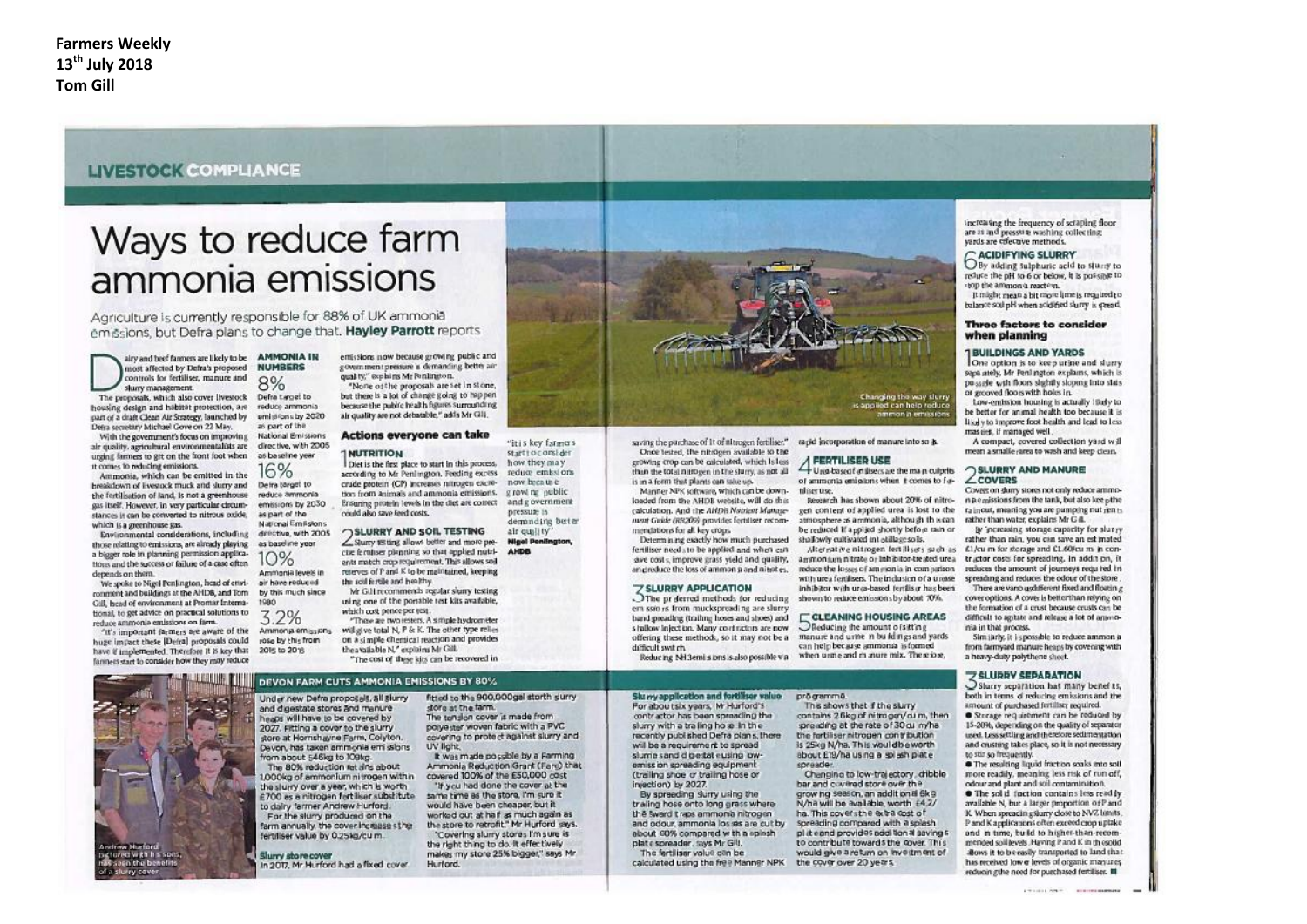### **Poultry News 20th July 2018 John Giles**

[http://www.poultrynews.co.uk/business-politics/people/analysis-what-should-2-sisters-new-chief-executive-do](http://www.poultrynews.co.uk/business-politics/people/analysis-what-should-2-sisters-new-chief-executive-do-first.html)[first.html](http://www.poultrynews.co.uk/business-politics/people/analysis-what-should-2-sisters-new-chief-executive-do-first.html)

Analysis: What should 2 Sisters' new chief executive do first?

By Rachael Porter, on July 20, 2018

2 Sisters has a new chief executive following a turbulent year for the firm. So what should his priorities be?

It's been a tough 12 months for 2 Sisters, with a food safety investigation and disappointing financial results dominating the headlines in 2017. Ranjit Boparan, president of parent company Boparan Holdings, has brought in a new broom, in the shape of Ronald Kers. The question is: will he be allowed to sweep clean?

Kers is the former global chief executive of Muller, the €6-billion international food company, and he brings with him more than two decades of experience at global FMCG companies, including Nestle and Procter & Gamble.

He first joined Muller as UK chief executive in 2012, leading the turnaround and transformation of the business, and was subsequently appointed global chief executive in 2015.

So far so good. But will he be allowed to make the changes required to take the company forward? A leading food industry analyst told Poultry Business that he believes that Ronald Kers' most important – and challenging – job will be to get Boparan to take a back seat.

"Boparan's 'hands-on' style doesn't sit well with being chief executive of a £3-billion turnover organisation," he says. "I don't think he had any other choice than to bring in someone like Kers to take on the role. In fact, I think that the board should have pushed for this to happen much sooner."

So, is Kers the person to stand up to Boparan? "He certainly has the background and the credentials. You must be a big, serious player to take that level of responsibility at Muller, so he certainly looks like a good choice.

"But he really has to assert himself. 2 Sisters is too important to UK food manufacturing for it not to succeed. The major retailers also need the company to do well and the board needs to support Kers and recruit some good managers, who can build strong and lasting relationships with the major retailers.

"For too long, 2 Sisters has been on this 'merry go round' of losing customers and then gaining customers. The company needs some stability to be sustainable."

So Kers clearly has a big job to do. 2 Sisters is a very large UK and Dutch business and one of the largest UK food manufacturers. And the company is also an important supplier when it comes to poultry, as well as other food products.

And there-in lies part of the company's problems, according to the analyst. "The reality is that 2 Sisters probably shouldn't have bought Northern Foods, back in 2011," he told Poultry Business. "And I think that it should sell off the parts of the business that it acquired in the deal that are not poultry-based – particularly the frozen food brands."

"Boparan's business experience is poultry based. That's what 2 Sisters does best. As a poultry manufacturer, the company takes some beating – it's extremely good at it. But it's not about brands or other food products. And I hope that Kers will assert himself and sell off more of these non-poultry brands."

Boparan Holdings recently sold the Goodfella Pizza's brand for £200m: "And this will go some way to putting the company's finances back on track and making up the pension shortfall. But there are other brands to sell, including at least two frozen foods and Fox's Biscuits. The latter should command a good price."

The analyst says that he was surprised that Boparan purchased Northern Foods in the first place. "There was no logic to it and it also seemed to be extremely rushed. Convenience-food producer Greencore was set to buy the business and then Boparan swept in at the last minute and trumped them. But all the company really bought was a lot of debt and Boparan, in my opinion, has little expertise in the business and the long-life grocery brands that it took on. They didn't suit his style and it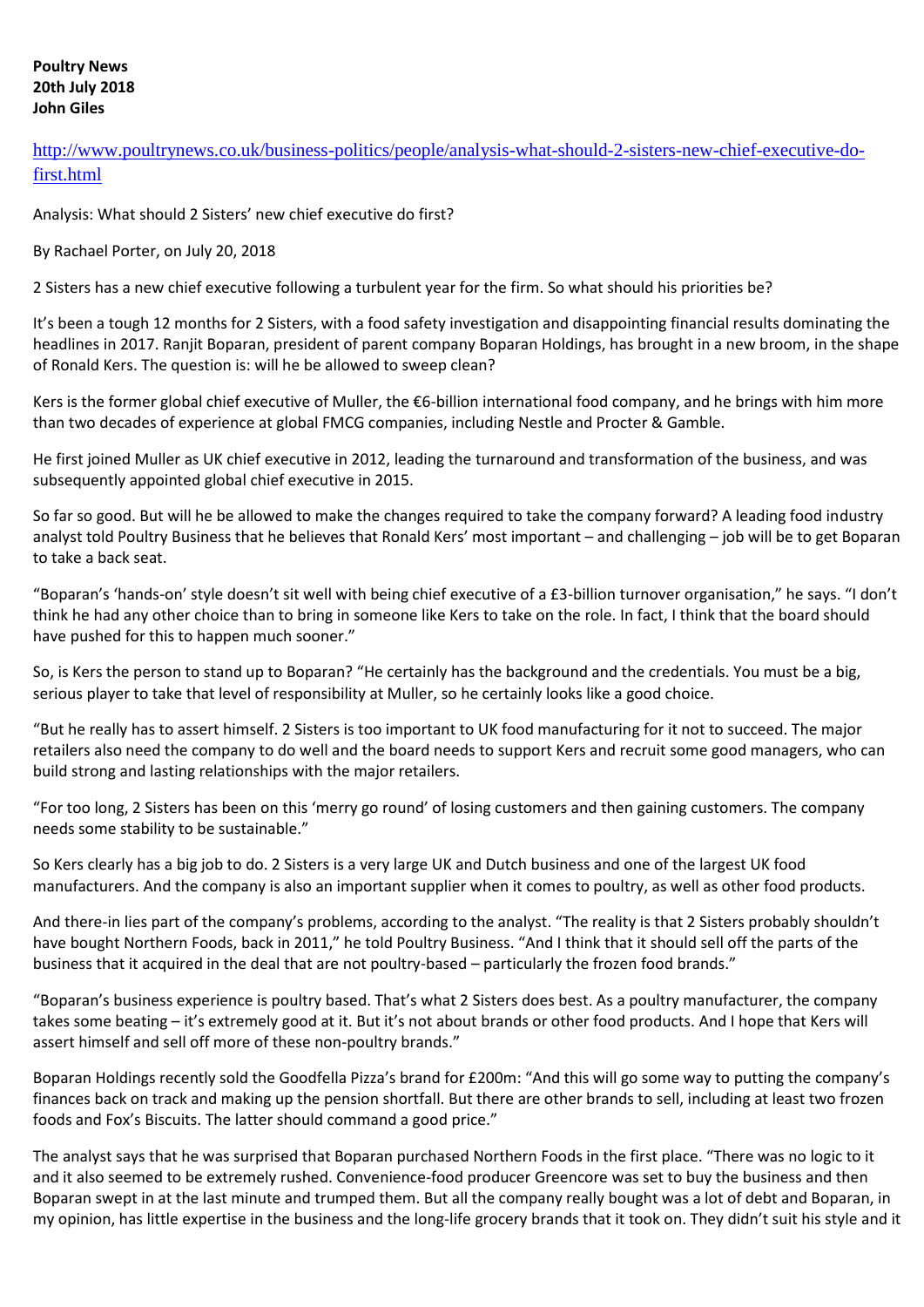was hard to see how the brands would fit into the existing poultry processing business. The whole deal looked like something that was done on a whim."

It certainly incurred a lot of debt and created a significant liability. Profits have fallen by almost £10 million year-on-year at Boparan Holdings, following the hygiene breaches in 2017 that forced the firm to close its West Bromwich cutting plant for several weeks to retrain staff.

The analyst says that Kers' job will very much be about getting 2 Sisters back to focusing what it's good at – being the UK's best poultry processor.

Boparan also released a statement about Kers' appointment, saying that it: "Underlines our serious intention to do what we say we're going to do. The past 25 years has been all about growing 2 Sisters. Today we have reset our direction and we are focusing back on our core strengths and getting back to what we do best – delivering great value, great quality food for our customers.

"We have already started with our commitments to greater transparency, a stronger colleague voice, and simplifying a complex organisation. But there is so much more to do and Ronald can take the business performance to the next level. After 25 years as CEO, I am now taking on a broader leadership role as President of the BHL group, building on my entrepreneurial background and strengthening our financial position."

Many, no doubt Kers included, will be holding him to his word to 'take a step back'.

Promar International's agri food divisional director John Giles agrees that appointing Ronald Kers is a good move. "He certainly looks like the ideal candidate – and for many reasons."

He cites Kers' experience with brands: "He's a 'brand' man – Muller has a wealth of successful ones. And that's a vital ingredient for a company that's purchased brands but doesn't have any experience of managing them successfully – whether that's selling them off or developing them."

Kers also has plenty of international experience, which would certainly be important post-Brexit. "Who knows what the deal will be in 2019, but the UK could be trading with the US, Oceania and other countries outside the EU. Kers has plenty of experience here," says Giles.

"Strong customer relationships are also vital to any chief executive's role and, again, Muller prides itself on these. Large 'family run' businesses don't succeed without good relationships. It's also an innovative organisation, and Kers should bring some of the experience with him to 2 Sisters.

Muller is also a milk processing company – it takes a commodity (milk) and adds value to it. "And that's what 2 Sisters does – it takes poultry and adds value. So Kers comes from a 'commodity' background.

"And I do know that further investment will be essential – and in the right areas. Whatever the outcome of Brexit – and the trade deals struck – it's vital that a company of this size and calibre focuses on improving efficiency."

With this in mind, the recent announcement that the food group is investing in its Willand factory – and expanding operations that will give it a greater ability to process, cut and pack products for its retail customers – should come as no surprise.

2 Sisters' goal is shorter, more efficient supply chains and fresher, quality products coming out of its Devon-based poultry processing hub. And it also announced the creation of 300 new jobs and 20 new apprenticeships.

An increase in cutting and packing capacity and new thigh de-boning equipment has bought about the need to take on the extra staff, boosting the current headcount to more than 1,200 since January with 160 new colleagues taken on. The 300 additional new roles will take the factory numbers up to 1500.

A company spokesperson said: "It's not about being bigger; it is actually about having a smaller more focused footprint that has the capacity to carry out the whole operation.

"We have delivered robust revenue generation despite tough market conditions. And there is an ongoing consultation exercise underway regarding the potential closure of three UK poultry sites as part of a move to consolidate poultry operations around modern specialist manufacturing sites."It certainly looks like there will be plenty of change with Kers at the helm. And it is expected to be for the better.